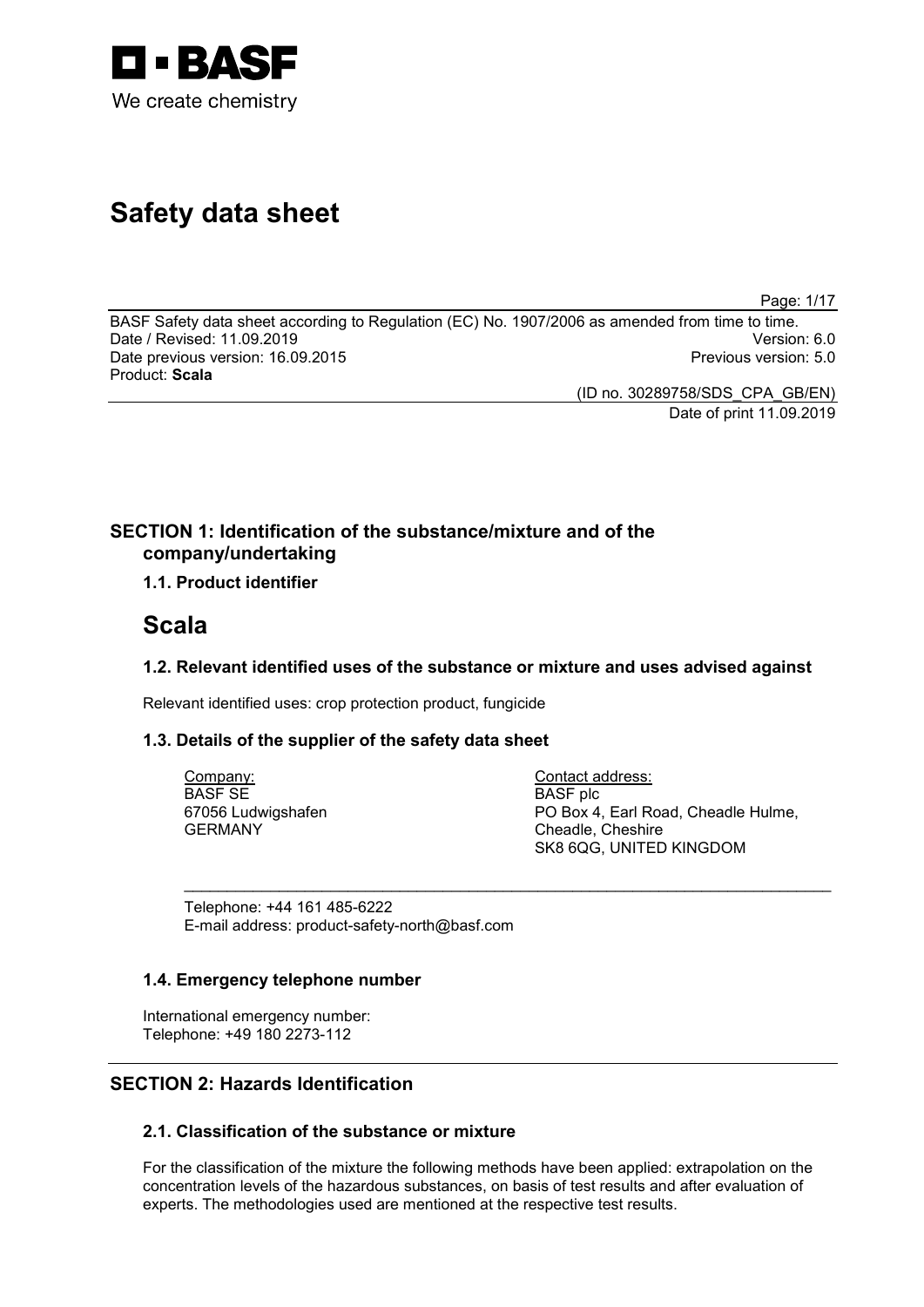Page: 2/17

BASF Safety data sheet according to Regulation (EC) No. 1907/2006 as amended from time to time. Date / Revised: 11.09.2019<br>Date previous version: 16.09.2015 Version: 5.0 Date previous version: 16.09.2015 Product: **Scala**

> (ID no. 30289758/SDS\_CPA\_GB/EN) Date of print 11.09.2019

#### According to Regulation (EC) No 1272/2008 [CLP]

Aquatic Chronic 2

H411, EUH401

According to BASF current knowledge and application of the criteria given in Annex I of Regulation (EC) No. 1272/2008, the following classification exceeding the classification given in Regulation (EC) No 1272/2008, Annex VI, Table 3.1 is required.

#### Aquatic Chronic 1

For the classifications not written out in full in this section the full text can be found in section 16.

# **2.2. Label elements**

Globally Harmonized System (GHS) in accordance with UK regulations.

Pictogram:



| <b>Hazard Statement:</b>                |                                                                                                                                                                                             |
|-----------------------------------------|---------------------------------------------------------------------------------------------------------------------------------------------------------------------------------------------|
| H411<br><b>EUH401</b>                   | Toxic to aquatic life with long lasting effects.<br>To avoid risks to human health and the environment, comply with the                                                                     |
|                                         | instructions for use.                                                                                                                                                                       |
| <b>Precautionary Statement:</b>         |                                                                                                                                                                                             |
| P <sub>101</sub>                        | If medical advice is needed, have product container or label at hand.                                                                                                                       |
| P <sub>102</sub>                        | Keep out of reach of children.                                                                                                                                                              |
| P <sub>103</sub>                        | Read label before use.                                                                                                                                                                      |
| Precautionary Statements (Response):    |                                                                                                                                                                                             |
| P391                                    | Collect spillage.                                                                                                                                                                           |
| Precautionary Statements (Disposal):    |                                                                                                                                                                                             |
| P <sub>501</sub>                        | Dispose of contents/container to a licensed hazardous-waste disposal<br>contractor or collection site except for empty clean containers which can<br>be disposed of as non-hazardous waste. |
| Labeling of special preparations (GHS): |                                                                                                                                                                                             |
|                                         |                                                                                                                                                                                             |

EUH208: May produce an allergic reaction. Contains: 1,2-benzisothiazol-3(2H)-one

According to Regulation (EC) No 1272/2008 [CLP]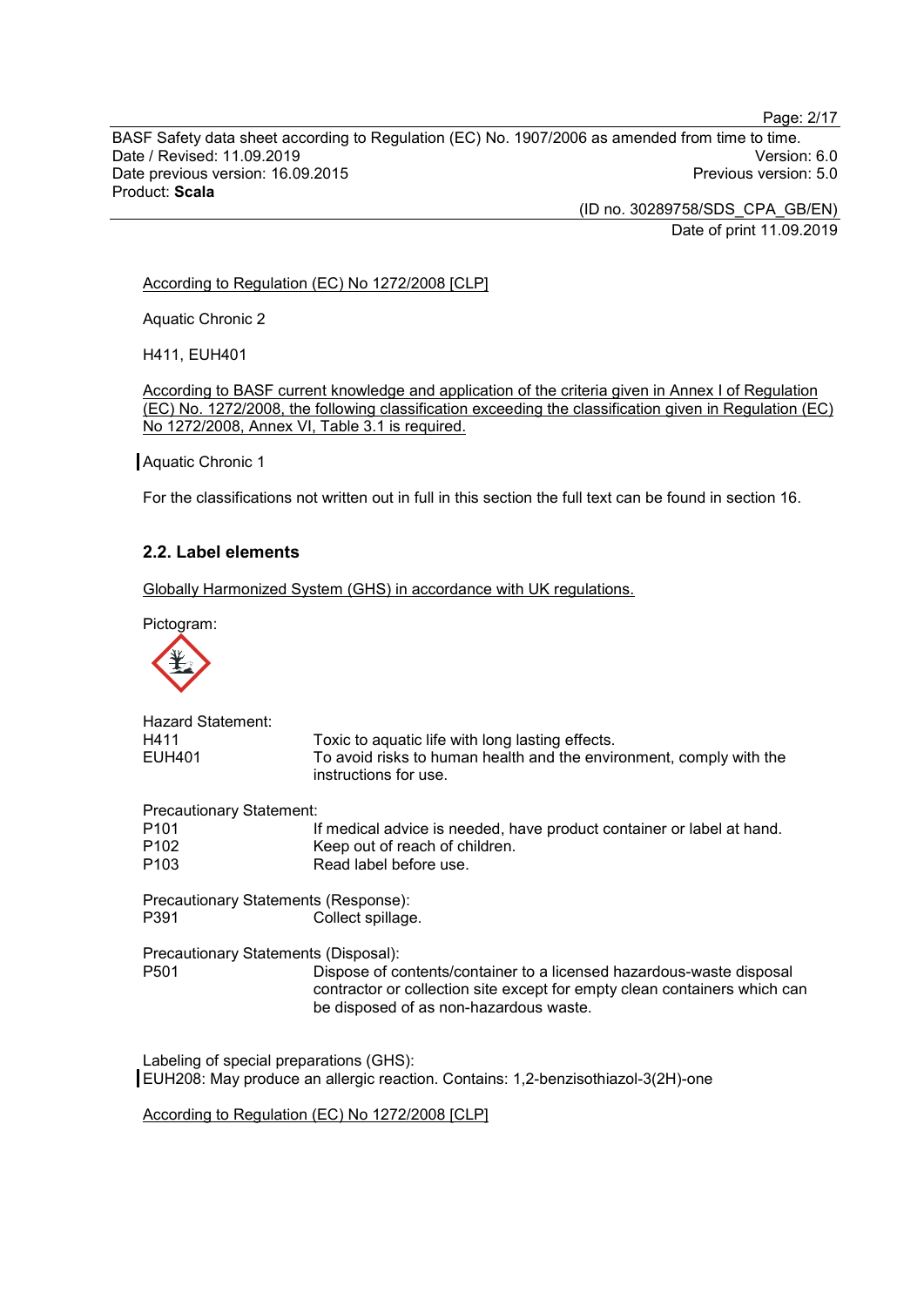Page: 3/17

BASF Safety data sheet according to Regulation (EC) No. 1907/2006 as amended from time to time. Date / Revised: 11.09.2019 Version: 6.0 Date previous version: 16.09.2015 Product: **Scala**

> (ID no. 30289758/SDS\_CPA\_GB/EN) Date of print 11.09.2019

Hazard determining component(s) for labelling: pyrimethanil (ISO); N-(4,6-dimethylpyrimidin-2 yl)aniline

# **2.3. Other hazards**

According to Regulation (EC) No 1272/2008 [CLP]

See section 12 - Results of PBT and vPvB assessment.

If applicable information is provided in this section on other hazards which do not result in classification but which may contribute to the overall hazards of the substance or mixture.

# **SECTION 3: Composition/Information on Ingredients**

### **3.1. Substances**

Not applicable

# **3.2. Mixtures**

Chemical nature

crop protection product, fungicide, suspension concentrate (SC)

Hazardous ingredients (GHS) according to Regulation (EC) No. 1272/2008

pyrimethanil (ISO); N-(4,6-dimethylpyrimidin-2-yl)aniline Content (W/W): 36.91 % CAS Number: 53112-28-0 EC-Number: 414-220-3 INDEX-Number: 612-240-00-9 Aquatic Chronic 2 H411

Lignin, alkali, reaction products with formaldehyde and sodium bisulfite Content (W/W): < 10 % CAS Number: 68512-35-6 Eye Dam./Irrit. 2 STOT SE 3 (irr. to respiratory syst.) H319, H335

1,2-benzisothiazol-3(2H)-one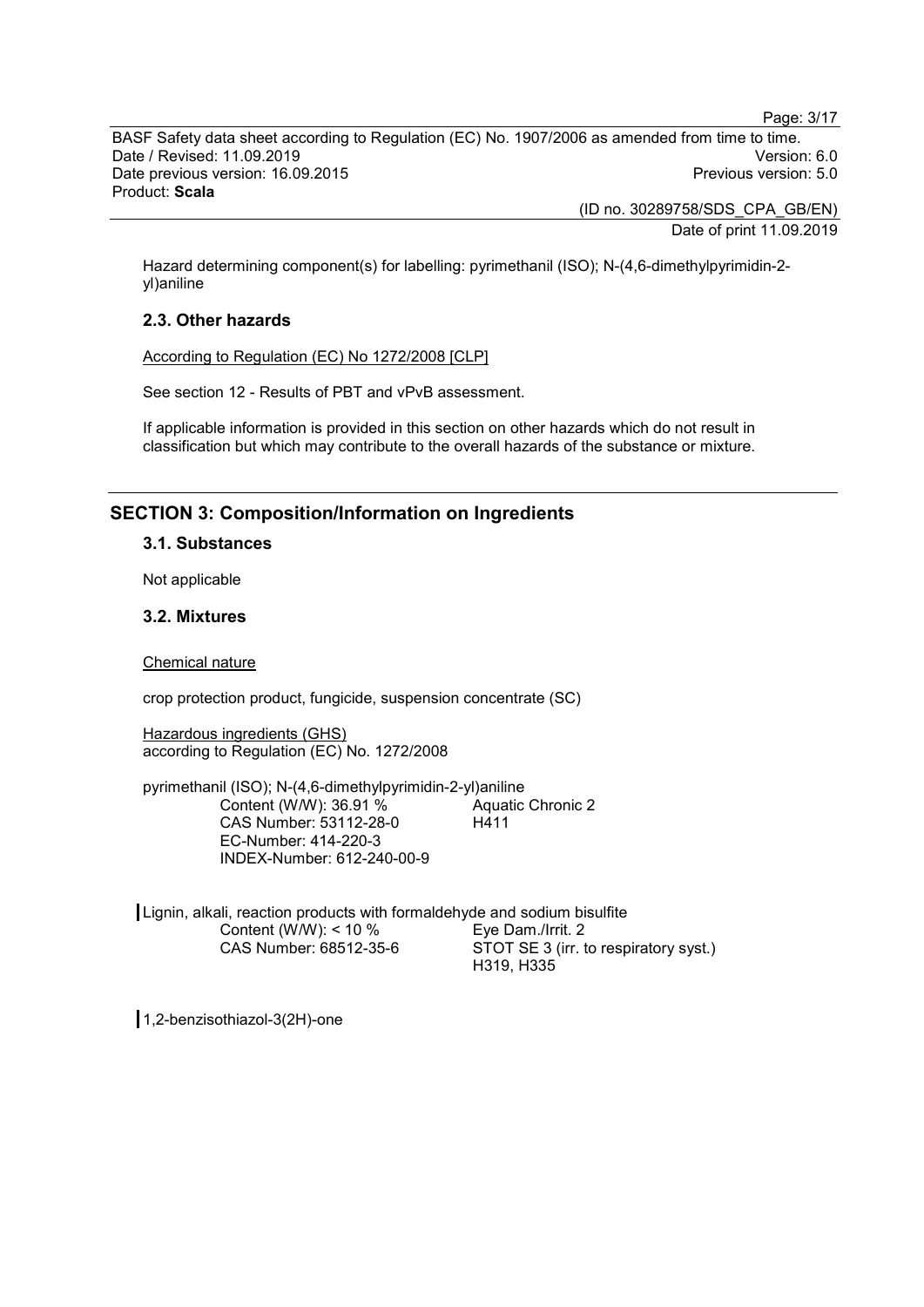Page: 4/17

BASF Safety data sheet according to Regulation (EC) No. 1907/2006 as amended from time to time. Date / Revised: 11.09.2019 Version: 6.0 Date previous version: 16.09.2015 Product: **Scala**

(ID no. 30289758/SDS\_CPA\_GB/EN)

Date of print 11.09.2019

Content (W/W): < 0.05 % CAS Number: 2634-33-5 EC-Number: 220-120-9 REACH registration number: 01- 2120761540-60 INDEX-Number: 613-088-00-6

Eye Dam./Irrit. 1 Skin Sens. 1 Aquatic Acute 1 M-factor acute: 1 M-factor chronic: 1 H318, H315, H302, H317, H400

Acute Tox. 4 (oral) Skin Corr./Irrit. 2

Specific concentration limit: Skin Sens. 1: >= 0.05 %

Propane-1,2-diol

Content (W/W): < 5 % CAS Number: 57-55-6 EC-Number: 200-338-0 REACH registration number: 01- 2119456809-23

For the classifications not written out in full in this section, including the hazard classes and the hazard statements, the full text is listed in section 16.

# **SECTION 4: First-Aid Measures**

#### **4.1. Description of first aid measures**

Show container, label and/or safety data sheet to physician.

Remove contaminated clothing.

If inhaled: Keep patient calm, remove to fresh air, seek medical attention.

On skin contact: Wash thoroughly with soap and water.

On contact with eyes: Wash affected eyes for at least 15 minutes under running water with eyelids held open.

On ingestion: Immediately rinse mouth and then drink 200-300 ml of water, seek medical attention.

# **4.2. Most important symptoms and effects, both acute and delayed**

Symptoms: (Further) symptoms and / or effects are not known so far, Additional information on symptoms and effects may be included in the GHS labeling phrases available in Section 2 and in the Toxicological assessments available in Section 11.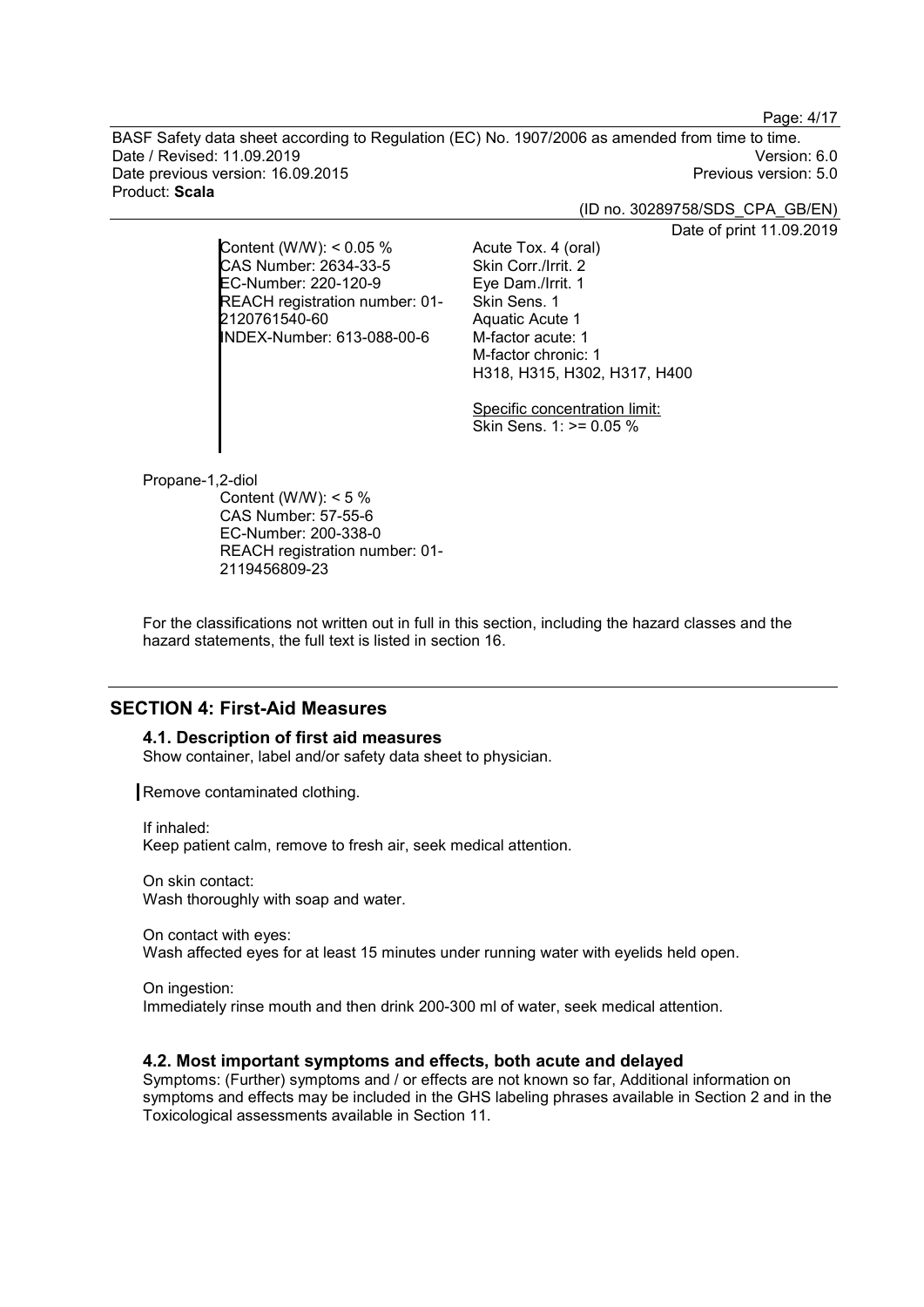Page: 5/17

BASF Safety data sheet according to Regulation (EC) No. 1907/2006 as amended from time to time. Date / Revised: 11.09.2019 Version: 6.0 Date previous version: 16.09.2015 Product: **Scala**

> (ID no. 30289758/SDS\_CPA\_GB/EN) Date of print 11.09.2019

# **4.3. Indication of any immediate medical attention and special treatment needed**

Treatment: Treat according to symptoms (decontamination, vital functions), no known specific antidote.

# **SECTION 5: Fire-Fighting Measures**

#### **5.1. Extinguishing media**

Suitable extinguishing media: water spray, carbon dioxide, foam, dry powder

### **5.2. Special hazards arising from the substance or mixture**

carbon monoxide, Carbon dioxide, nitrogen oxides The substances/groups of substances mentioned can be released in case of fire.

### **5.3. Advice for fire-fighters**

Special protective equipment:

Wear self-contained breathing apparatus and chemical-protective clothing.

Further information:

In case of fire and/or explosion do not breathe fumes. Keep containers cool by spraying with water if exposed to fire. Collect contaminated extinguishing water separately, do not allow to reach sewage or effluent systems. Dispose of fire debris and contaminated extinguishing water in accordance with official regulations.

# **SECTION 6: Accidental Release Measures**

# **6.1. Personal precautions, protective equipment and emergency procedures**

Use personal protective clothing. Avoid contact with the skin, eyes and clothing. Do not breathe vapour/spray.

# **6.2. Environmental precautions**

Do not discharge into the subsoil/soil. Do not discharge into drains/surface waters/groundwater.

Do not allow contamination of public drains or surface or ground waters. Inform local water plc if spillage enters drains and the Environment Agency (England & Wales), the Scottish Environmental Protection Agency (Scotland), or the Environment and Heritage Service (Northern Ireland) if it enters surface or ground waters. Keep people and animals away.

#### **6.3. Methods and material for containment and cleaning up**

For small amounts: Pick up with suitable absorbent material (e.g. sand, sawdust, general-purpose binder, kieselguhr).

For large amounts: Dike spillage. Pump off product.

Dispose of absorbed material in accordance with regulations. Collect waste in suitable containers, which can be labeled and sealed. Clean contaminated floors and objects thoroughly with water and detergents, observing environmental regulations.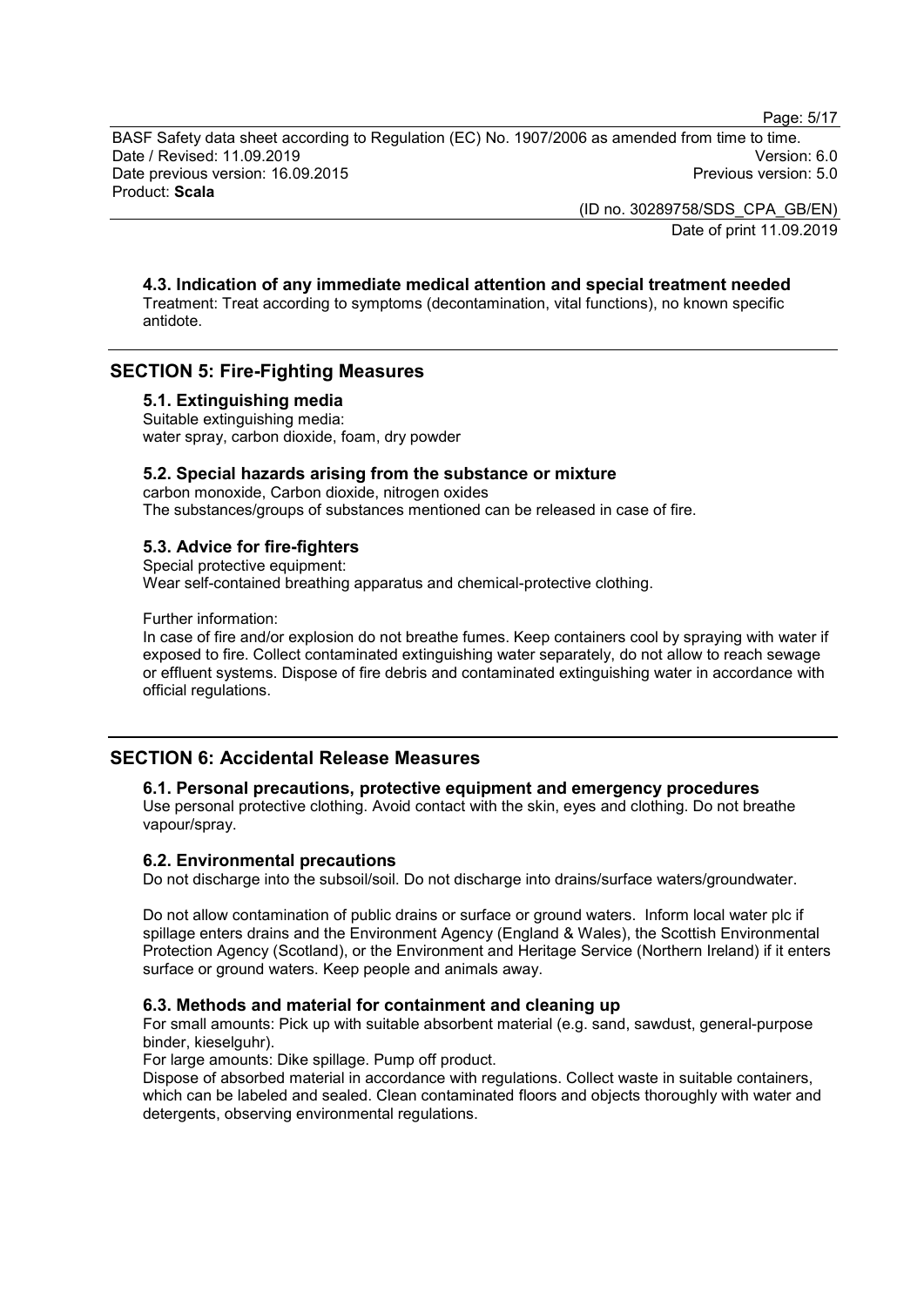Page: 6/17

BASF Safety data sheet according to Regulation (EC) No. 1907/2006 as amended from time to time. Date / Revised: 11.09.2019 Version: 6.0 Date previous version: 16.09.2015 Product: **Scala**

> (ID no. 30289758/SDS\_CPA\_GB/EN) Date of print 11.09.2019

# **6.4. Reference to other sections**

Information regarding exposure controls/personal protection and disposal considerations can be found in section 8 and 13.

# **SECTION 7: Handling and Storage**

# **7.1. Precautions for safe handling**

No special measures necessary if stored and handled correctly. Ensure thorough ventilation of stores and work areas. When using do not eat, drink or smoke. Hands and/or face should be washed before breaks and at the end of the shift.

Protection against fire and explosion:

No special precautions necessary. The substance/product is non-combustible. Product is not explosive.

# **7.2. Conditions for safe storage, including any incompatibilities**

Segregate from foods and animal feeds. Further information on storage conditions: Keep away from heat. Protect from direct sunlight.

Protect from temperatures below: 0 °C

The product can crystallize below the limit temperature.

Protect from temperatures above: 40 °C

Changes in the properties of the product may occur if substance/product is stored above indicated temperature for extended periods of time.

# **7.3. Specific end use(s)**

For the relevant identified use(s) listed in Section 1 the advice mentioned in this section 7 is to be observed.

# **SECTION 8: Exposure Controls/Personal Protection**

# **8.1. Control parameters**

Components with occupational exposure limits

Refer to the current edition of HSE Guidance Note EH40 Occupational Exposure Limits (United Kingdom). For normal use and handling refer to the product label/leaflet.

57-55-6: Propane-1,2-diol

TWA value 474 mg/m3 ; 150 ppm (WEL/EH 40 (UK)), Total vapour and particulates TWA value 10 mg/m3 (WEL/EH 40 (UK)), Particulate

# **8.2. Exposure controls**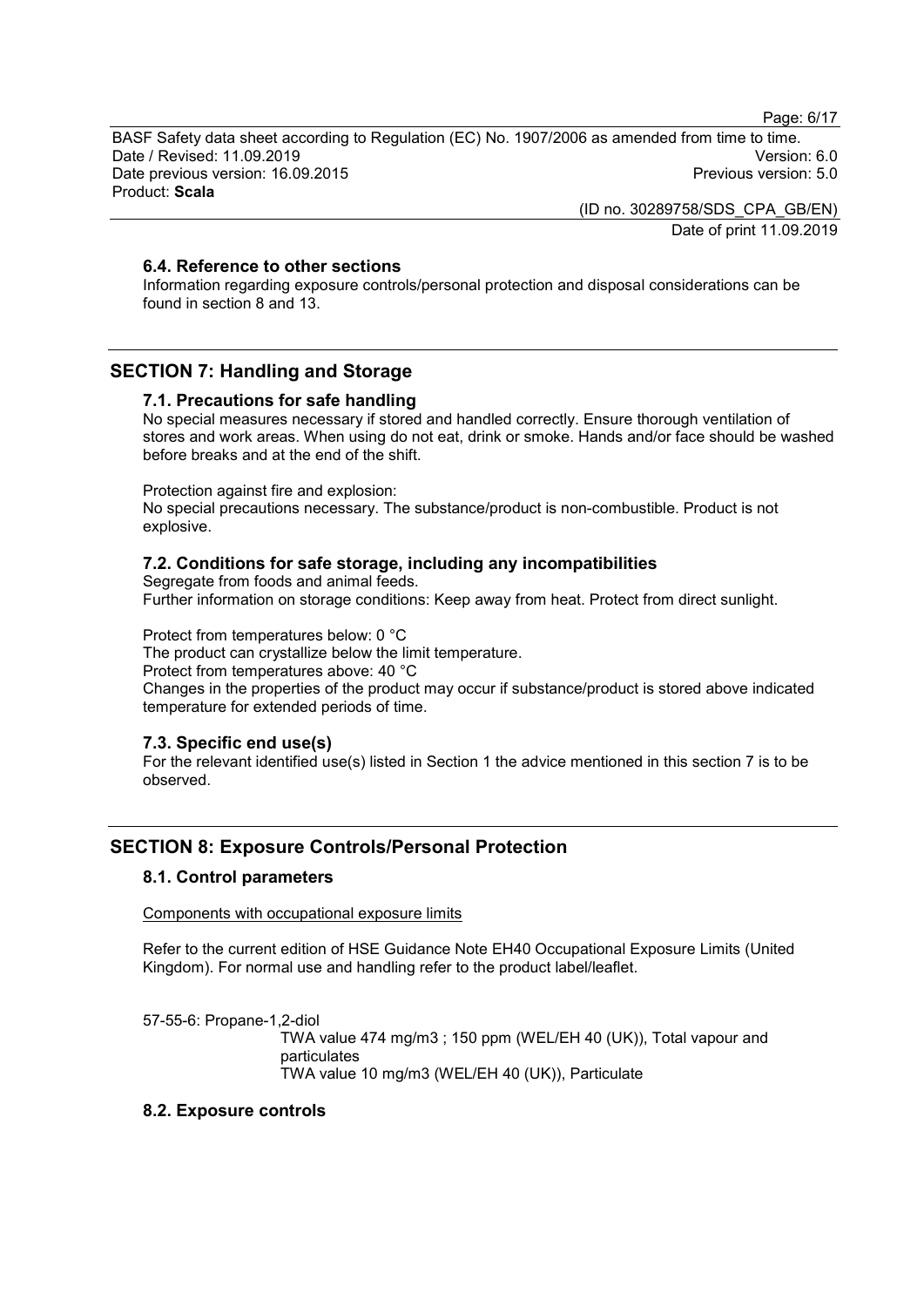Page: 7/17

BASF Safety data sheet according to Regulation (EC) No. 1907/2006 as amended from time to time. Date / Revised: 11.09.2019 Version: 6.0 Date previous version: 16.09.2015 Product: **Scala**

> (ID no. 30289758/SDS\_CPA\_GB/EN) Date of print 11.09.2019

#### Personal protective equipment

Respiratory protection: Respiratory protection not required.

#### Hand protection:

Suitable chemical resistant safety gloves (EN 374) also with prolonged, direct contact (Recommended: Protective index 6, corresponding > 480 minutes of permeation time according to EN 374): E.g. nitrile rubber (0.4 mm), chloroprene rubber (0.5 mm), butyl rubber (0.7 mm) etc.

#### Eye protection:

Safety glasses with side-shields (frame goggles) (e.g. EN 166)

#### Body protection:

Body protection must be chosen depending on activity and possible exposure, e.g. apron, protecting boots, chemical-protection suit (according to EN 14605 in case of splashes or EN ISO 13982 in case of dust).

#### General safety and hygiene measures

The statements on personal protective equipment in the instructions for use apply when handling crop-protection agents in final-consumer packing. Wearing of closed work clothing is recommended. Store work clothing separately. Keep away from food, drink and animal feeding stuffs.

# **SECTION 9: Physical and Chemical Properties**

# **9.1. Information on basic physical and chemical properties**

| Form:<br>Colour:  | liquid<br>brown                     |                    |
|-------------------|-------------------------------------|--------------------|
| Odour:            | vanilla-like                        |                    |
| Odour threshold:  |                                     |                    |
|                   | Not determined due to potential     |                    |
|                   | health hazard by inhalation.        |                    |
| pH value:         | approx. $6 - 8$                     |                    |
|                   | (1 %(m), 20 °C)                     |                    |
|                   | (as suspension)                     |                    |
| Melting point:    | approx. 0 °C                        |                    |
|                   | Information applies to the solvent. |                    |
| Boiling point:    | approx. 100 °C                      |                    |
|                   | Information applies to the solvent. |                    |
| Flash point:      |                                     | (DIN EN ISO 13736) |
|                   | No flash point - Measurement made   |                    |
|                   | up to pilot light extinguishes.     |                    |
| Evaporation rate: |                                     |                    |
|                   | not applicable                      |                    |
| Flammability:     | not applicable                      |                    |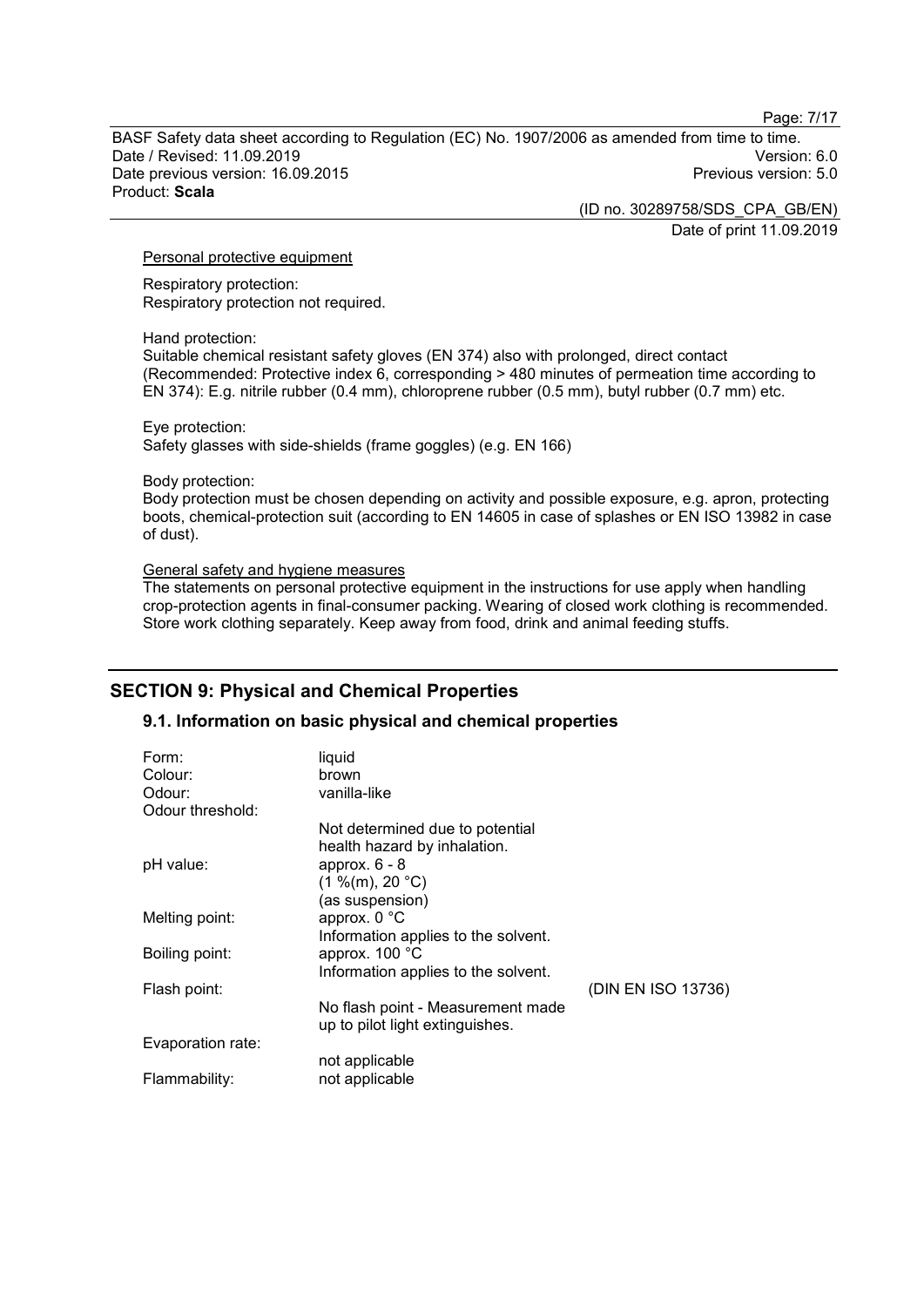BASF Safety data sheet according to Regulation (EC) No. 1907/2006 as amended from time to time. Date / Revised: 11.09.2019 Version: 6.0 Date previous version: 16.09.2015 Product: **Scala**

Page: 8/17

(ID no. 30289758/SDS\_CPA\_GB/EN)

Date of print 11.09.2019 Lower explosion limit: As a result of our experience with this product and our knowledge of its composition we do not expect any hazard as long as the product is used appropriately and in accordance with the intended use. Upper explosion limit: As a result of our experience with this product and our knowledge of its composition we do not expect any hazard as long as the product is used appropriately and in accordance with the intended use.<br> $>640 °C$ Ignition temperature:  $> 640 °C$ <br>Vapour pressure: approx. 23 hPa Vapour pressure:  $(20 °C)$ Information applies to the solvent. Density: approx. 1.08 g/cm3  $(20 °C)$ Relative vapour density (air): not applicable Solubility in water: *Information on: pyrimethanil (ISO); N-(4,6-dimethylpyrimidin-2-yl)aniline Partitioning coefficient n-octanol/water (log Kow): 2.84 (pH value: 6.1) (OECD Guideline 107)* ---------------------------------- Thermal decomposition: 170 °C, 30 kJ/kg, (DSC (DIN 51007)) (onset temperature) 420 °C, > 120 kJ/kg, (DSC (DIN 51007)) (onset temperature) Not a substance liable to self-decomposition according to UN transport regulations, class 4.1.<br>approx. 65 mPa.s Viscosity, dynamic:  $(20 °C, 100 1/s)$ <br>not explosive Explosion hazard: not explosive (Directive 92/69/EEC, A.14)<br>Fire promoting properties: not fire-propagating (Regulation 440/2008/EC, Fire promoting properties: A.21)

#### **9.2. Other information**

 $SADT:$  > 75 °C Other Information: If necessary, information on other physical and chemical parameters is indicated in this section.

# **SECTION 10: Stability and Reactivity**

# **10.1. Reactivity**

No hazardous reactions if stored and handled as prescribed/indicated.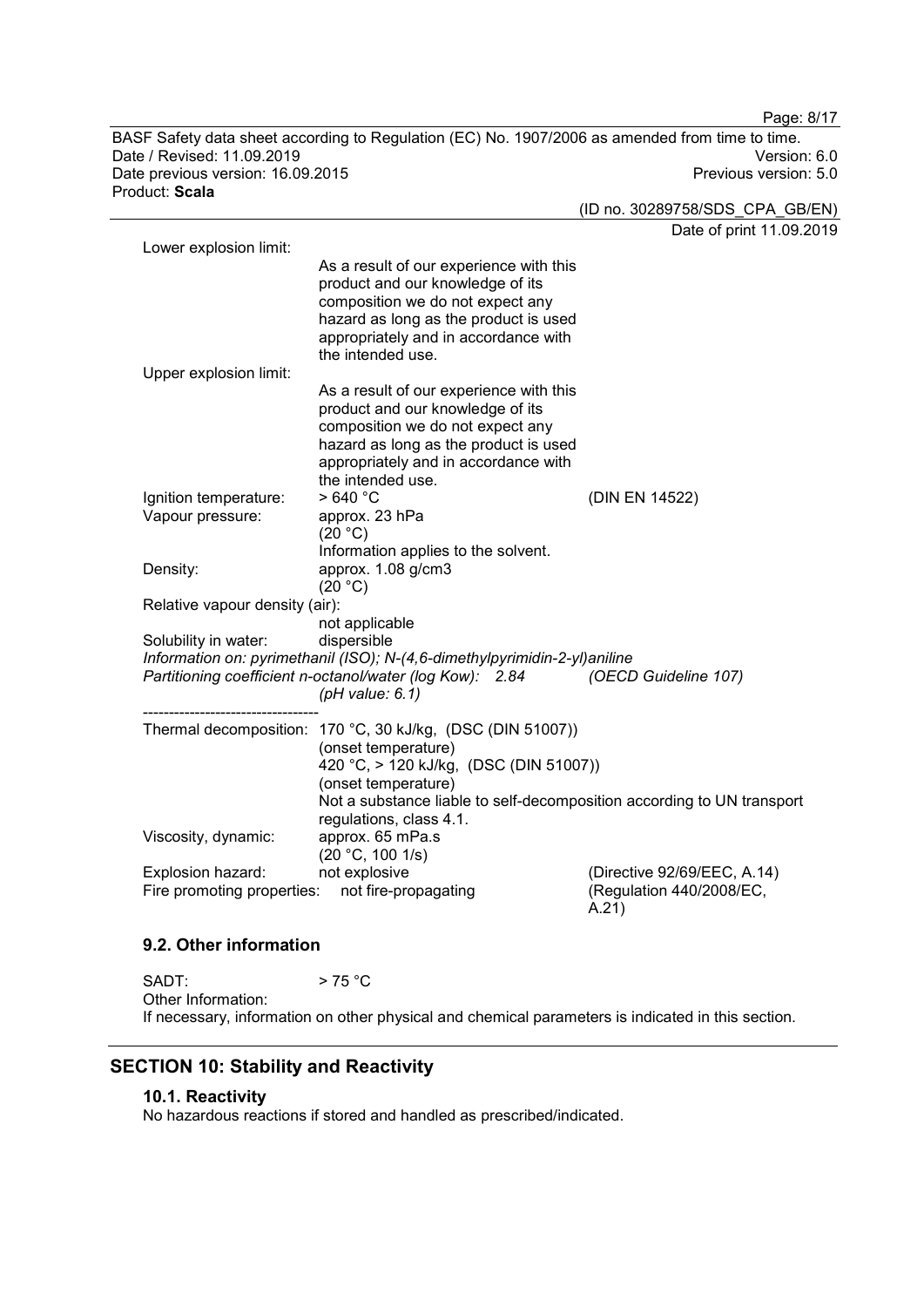Page: 9/17

BASF Safety data sheet according to Regulation (EC) No. 1907/2006 as amended from time to time. Date / Revised: 11.09.2019 Version: 6.0 Date previous version: 16.09.2015 Product: **Scala**

> (ID no. 30289758/SDS\_CPA\_GB/EN) Date of print 11.09.2019

### **10.2. Chemical stability**

The product is stable if stored and handled as prescribed/indicated.

#### **10.3. Possibility of hazardous reactions**

No hazardous reactions if stored and handled as prescribed/indicated.

#### **10.4. Conditions to avoid**

See MSDS section 7 - Handling and storage.

#### **10.5. Incompatible materials**

Substances to avoid: strong bases, strong acids, strong oxidizing agents

#### **10.6. Hazardous decomposition products**

Hazardous decomposition products: No hazardous decomposition products if stored and handled as prescribed/indicated.

# **SECTION 11: Toxicological Information**

### **11.1. Information on toxicological effects**

#### Acute toxicity

Assessment of acute toxicity:

Virtually nontoxic after a single ingestion. Virtually nontoxic by inhalation. Virtually nontoxic after a single skin contact. The product has not been tested. The statement has been derived from substances/products of a similar structure or composition.

Experimental/calculated data: LD50 rat (oral): > 5,000 mg/kg (OECD Guideline 401) No mortality was observed.

LC50 rat (by inhalation): > 1.26 mg/l 4 h (OECD Guideline 403) The value meets the highest applied test concentration. No mortality was observed.

LD50 rat (dermal): > 4,000 mg/kg (OECD Guideline 402) No mortality was observed.

#### Irritation

Assessment of irritating effects:

The product has not been tested. The statement has been derived from substances/products of a similar structure or composition. Not irritating to the skin. Not irritating to the eyes.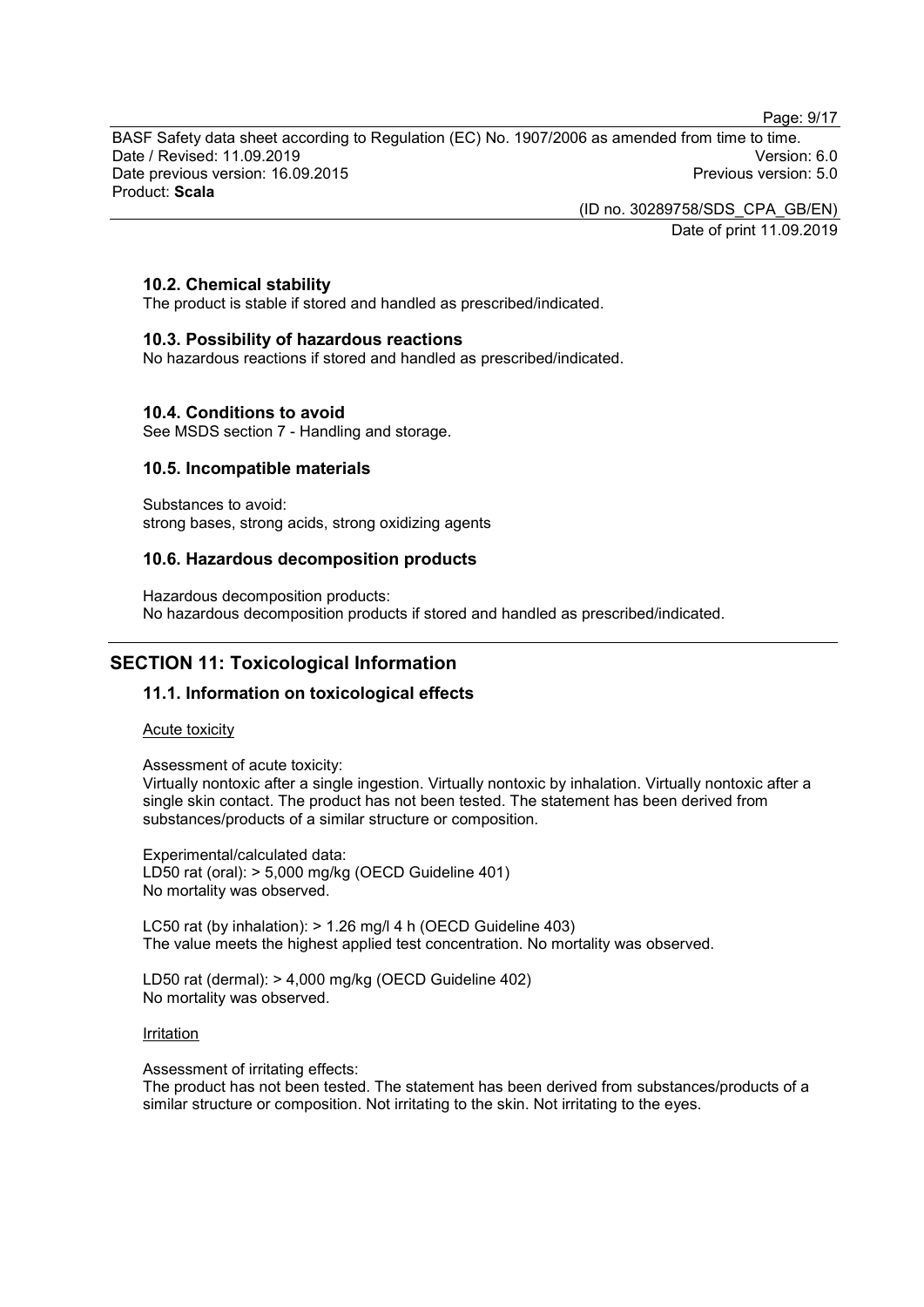Page: 10/17

BASF Safety data sheet according to Regulation (EC) No. 1907/2006 as amended from time to time. Date / Revised: 11.09.2019 Version: 6.0 Date previous version: 16.09.2015 Product: **Scala**

> (ID no. 30289758/SDS\_CPA\_GB/EN) Date of print 11.09.2019

Experimental/calculated data: Skin corrosion/irritation rabbit: non-irritant (OECD Guideline 404)

Serious eye damage/irritation rabbit: non-irritant (OECD Guideline 405)

#### Respiratory/Skin sensitization

#### Assessment of sensitization:

The product has not been tested. The statement has been derived from substances/products of a similar structure or composition. There is no evidence of a skin-sensitizing potential.

#### Experimental/calculated data:

modified Buehler test guinea pig: Skin sensitizing effects were not observed in animal studies. (OECD Guideline 406)

#### Germ cell mutagenicity

#### Assessment of mutagenicity:

Mutagenicity tests revealed no genotoxic potential. The product has not been tested. The statement has been derived from the properties of the individual components.

#### **Carcinogenicity**

#### Assessment of carcinogenicity:

The product has not been tested. The statement has been derived from the properties of the individual components. The results of various animal studies gave no indication of a carcinogenic effect.

#### Reproductive toxicity

#### Assessment of reproduction toxicity:

The results of animal studies gave no indication of a fertility impairing effect. The product has not been tested. The statement has been derived from the properties of the individual components.

#### Developmental toxicity

#### Assessment of teratogenicity:

The product has not been tested. The statement has been derived from the properties of the individual components. Animal studies gave no indication of a developmental toxic effect at doses that were not toxic to the parental animals.

#### Specific target organ toxicity (single exposure)

#### Assessment of STOT single:

Based on the available information there is no specific target organ toxicity to be expected after a single exposure.

Remarks: The product has not been tested. The statement has been derived from the properties of the individual components.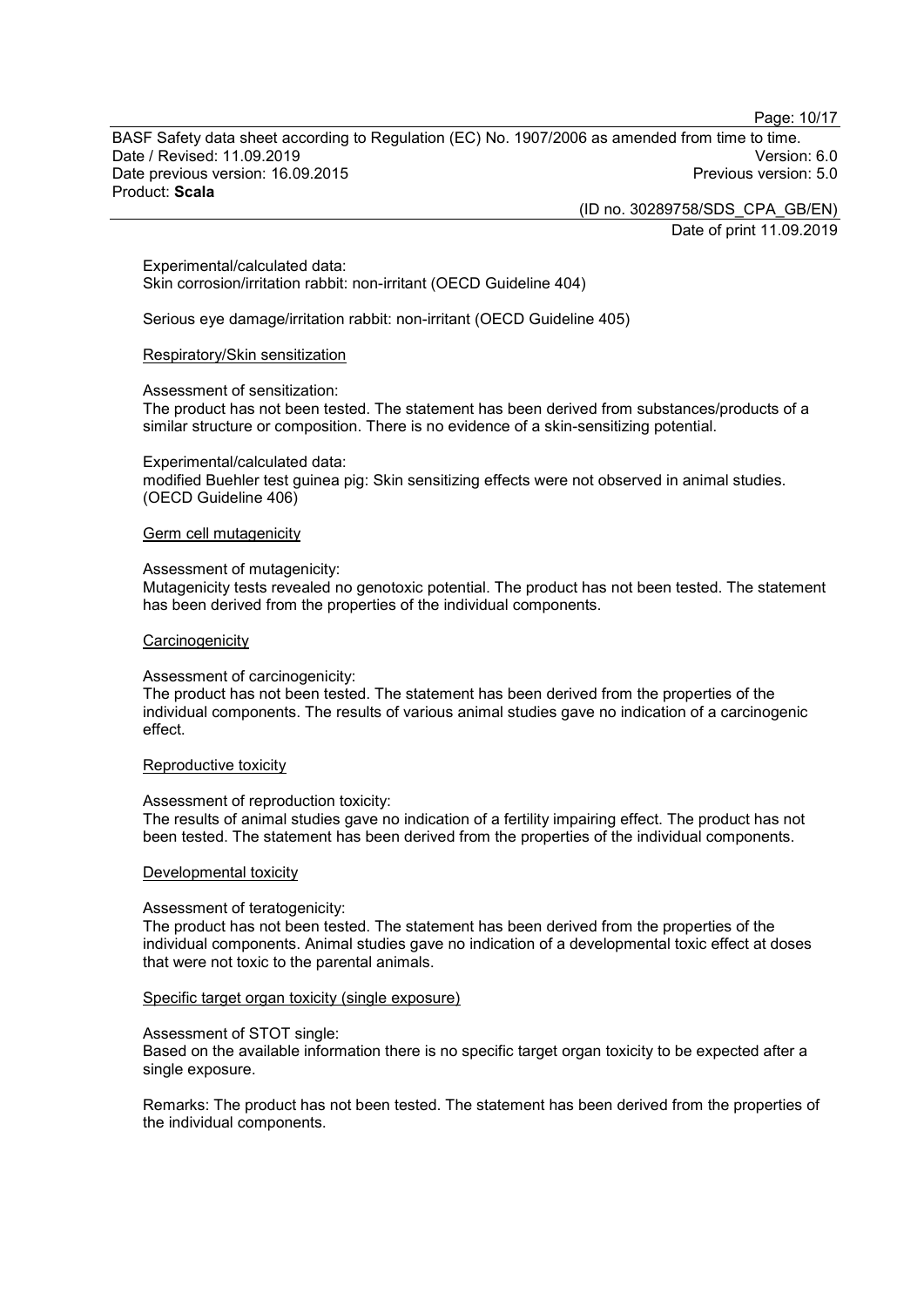Page: 11/17

BASF Safety data sheet according to Regulation (EC) No. 1907/2006 as amended from time to time. Date / Revised: 11.09.2019 Version: 6.0 Date previous version: 16.09.2015 Product: **Scala**

> (ID no. 30289758/SDS\_CPA\_GB/EN) Date of print 11.09.2019

#### Repeated dose toxicity and Specific target organ toxicity (repeated exposure)

Assessment of repeated dose toxicity: The product has not been tested. The statement has been derived from the properties of the individual components. No substance-specific organtoxicity was observed after repeated administration to animals.

#### Aspiration hazard

No aspiration hazard expected. The product has not been tested. The statement has been derived from the properties of the individual components.

#### Other relevant toxicity information

Misuse can be harmful to health.

### **SECTION 12: Ecological Information**

#### **12.1. Toxicity**

Assessment of aquatic toxicity: Toxic to aquatic life with long lasting effects. The product has not been tested. The statement has been derived from substances/products of a similar structure or composition.

Toxicity to fish: LC50 (96 h) 53 mg/l, Oncorhynchus mykiss (OECD Guideline 203, static)

Aquatic invertebrates: EC50 (48 h) 10.4 mg/l, Daphnia magna (OECD Guideline 202, part 1, static)

Aquatic plants: EC50 (96 h) 3.8 mg/l, Pseudokirchneriella subcapitata

Chronic toxicity to aquatic invertebrates: EC10 1.053 mg/l, Daphnia magna

*Information on: pyrimethanil (ISO); N-(4,6-dimethylpyrimidin-2-yl)aniline Chronic toxicity to fish: No observed effect concentration (89 d) 0.077 mg/l, Oncorhynchus mykiss* ----------------------------------

#### **12.2. Persistence and degradability**

Assessment biodegradation and elimination (H2O):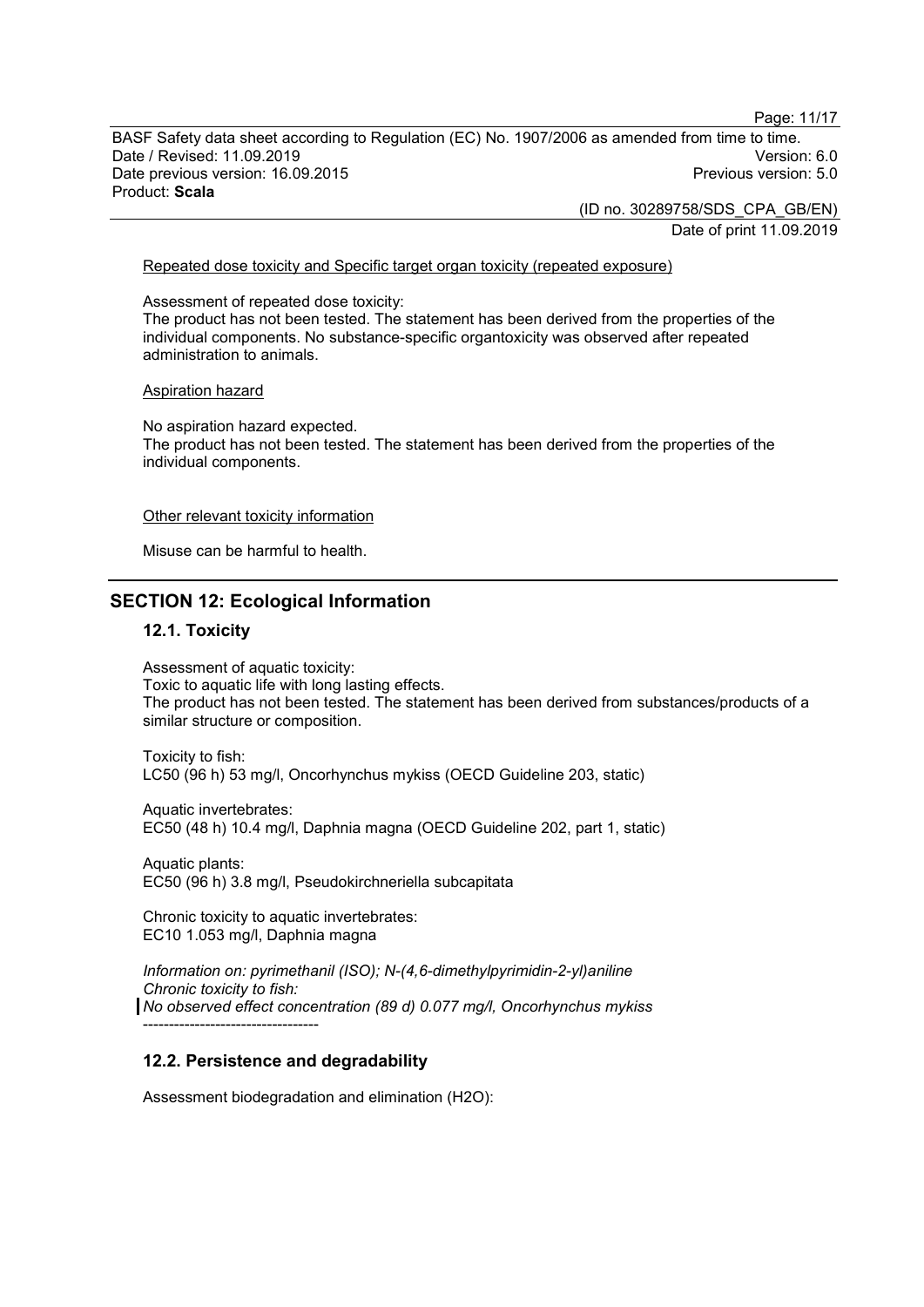Page: 12/17

BASF Safety data sheet according to Regulation (EC) No. 1907/2006 as amended from time to time. Date / Revised: 11.09.2019 Version: 6.0 Date previous version: 16.09.2015 Product: **Scala**

(ID no. 30289758/SDS\_CPA\_GB/EN)

Date of print 11.09.2019

The product has not been tested. The statement has been derived from the properties of the individual components.

*Information on: pyrimethanil (ISO); N-(4,6-dimethylpyrimidin-2-yl)aniline Assessment biodegradation and elimination (H2O): Not readily biodegradable (by OECD criteria).* ----------------------------------

### **12.3. Bioaccumulative potential**

Assessment bioaccumulation potential: The product has not been tested. The statement has been derived from the properties of the individual components.

*Information on: pyrimethanil (ISO); N-(4,6-dimethylpyrimidin-2-yl)aniline Bioaccumulation potential: No significant accumulation in organisms is expected as a result of the distribution coefficient of noctanol/water (log Pow).*

----------------------------------

# **12.4. Mobility in soil**

Assessment transport between environmental compartments: Adsorption in soil: The product has not been tested. The statement has been derived from the properties of the individual components.

*Information on: pyrimethanil (ISO); N-(4,6-dimethylpyrimidin-2-yl)aniline Assessment transport between environmental compartments: Adsorption in soil: Following exposure to soil, the product trickles away and can - dependant on degradation - be transported to deeper soil areas with larger water loads.*

*Information on: 1,2-benzisothiazol-3(2H)-one*

*Assessment transport between environmental compartments: Volatility: The substance will not evaporate into the atmosphere from the water surface. Adsorption in soil: Adsorption to solid soil phase is not expected.* ----------------------------------

# **12.5. Results of PBT and vPvB assessment**

The product does not contain a substance fulfilling the PBT (persistent/bioaccumulative/toxic) criteria or the vPvB (very persistent/very bioaccumulative) criteria.

# **12.6. Other adverse effects**

The product does not contain substances that are listed in Regulation (EC) 1005/2009 on substances that deplete the ozone layer.

# **12.7. Additional information**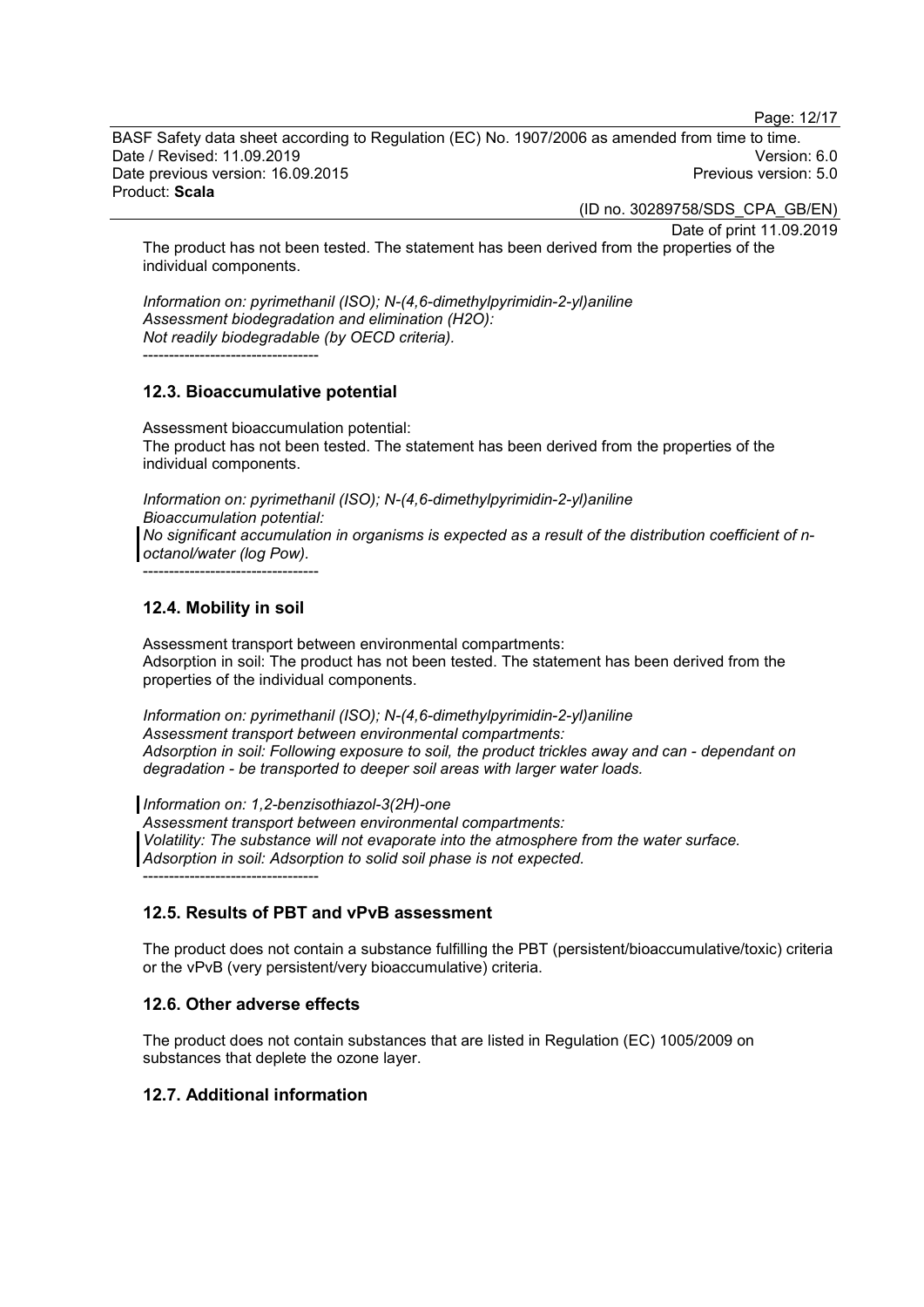Page: 13/17

BASF Safety data sheet according to Regulation (EC) No. 1907/2006 as amended from time to time. Date / Revised: 11.09.2019<br>Date previous version: 16.09.2015 Version: 5.0 Date previous version: 16.09.2015 Product: **Scala**

(ID no. 30289758/SDS\_CPA\_GB/EN)

Date of print 11.09.2019

Other ecotoxicological advice:

Do not discharge product into the environment without control.

# **SECTION 13: Disposal Considerations**

# **13.1. Waste treatment methods**

Must be disposed of or incinerated in accordance with local regulations.

The UK Environmental Protection (Duty of Care) Regulations (EP) and amendments should be noted (United Kingdom).

This product and any uncleaned containers must be disposed of as hazardous waste in accordance with the 2005 Hazardous Waste Regulations and amendments (United Kingdom)

Contaminated packaging:

Contaminated packaging should be emptied as far as possible and disposed of in the same manner as the substance/product.

# **SECTION 14: Transport Information**

Packing group: III Environmental hazards: yes

Special precautions for

user:

# **Land transport**

#### ADR

| UN number<br>UN proper shipping name:<br>Transport hazard class(es):<br>Packing group:<br>Environmental hazards:<br>Special precautions for<br>user: | UN3082<br>ENVIRONMENTALLY HAZARDOUS SUBSTANCE, LIQUID.<br>N.O.S. (contains PYRIMETHANIL)<br>9, EHSM<br>Ш<br>yes<br>None known |
|------------------------------------------------------------------------------------------------------------------------------------------------------|-------------------------------------------------------------------------------------------------------------------------------|
| <b>RID</b>                                                                                                                                           |                                                                                                                               |
| UN number<br>UN proper shipping name:                                                                                                                | UN3082<br>ENVIRONMENTALLY HAZARDOUS SUBSTANCE, LIQUID,<br>N.O.S. (contains PYRIMETHANIL)                                      |
| Transport hazard class(es):                                                                                                                          | 9. EHSM                                                                                                                       |

None known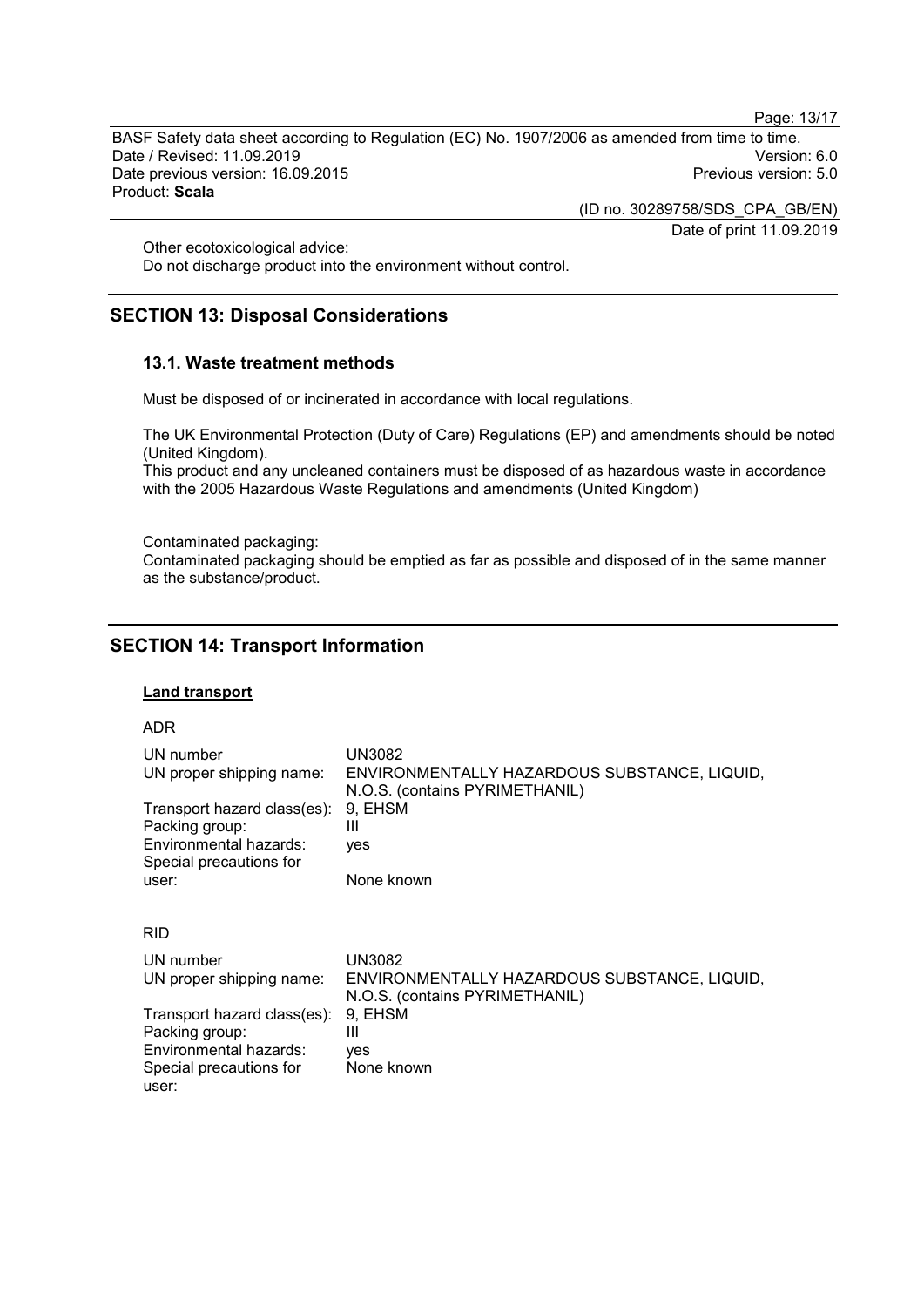Page: 14/17

BASF Safety data sheet according to Regulation (EC) No. 1907/2006 as amended from time to time. Date / Revised: 11.09.2019<br>Date previous version: 16.09.2015 Date previous version: 16.09.2015 Product: **Scala**

(ID no. 30289758/SDS\_CPA\_GB/EN)

Date of print 11.09.2019

#### **Inland waterway transport** ADN

| UN number<br>UN proper shipping name:                 | UN3082<br>ENVIRONMENTALLY HAZARDOUS SUBSTANCE, LIQUID,<br>N.O.S. (contains PYRIMETHANIL) |
|-------------------------------------------------------|------------------------------------------------------------------------------------------|
| Transport hazard class(es): 9, EHSM<br>Packing group: |                                                                                          |
| Environmental hazards:                                | ves                                                                                      |
| Special precautions for<br>user:                      | None known                                                                               |

Transport in inland waterway vessel Not evaluated

# **Sea transport**

### IMDG

| UN number:                          | UN 3082                                      |
|-------------------------------------|----------------------------------------------|
| UN proper shipping name:            | ENVIRONMENTALLY HAZARDOUS SUBSTANCE, LIQUID, |
|                                     | N.O.S. (contains PYRIMETHANIL)               |
| Transport hazard class(es): 9, EHSM |                                              |
| Packing group:                      | Ш                                            |
| Environmental hazards:              | ves                                          |
|                                     | Marine pollutant: YES                        |
| Special precautions for             | None known                                   |
| user:                               |                                              |

# **Air transport**

IATA/ICAO

| UN number:                          | UN 3082                                      |
|-------------------------------------|----------------------------------------------|
| UN proper shipping name:            | ENVIRONMENTALLY HAZARDOUS SUBSTANCE, LIQUID, |
|                                     | N.O.S. (contains PYRIMETHANIL)               |
| Transport hazard class(es): 9, EHSM |                                              |
| Packing group:                      |                                              |
| Environmental hazards:              | ves                                          |
| Special precautions for             | None known                                   |
| user:                               |                                              |

# **14.1. UN number**

See corresponding entries for "UN number" for the respective regulations in the tables above.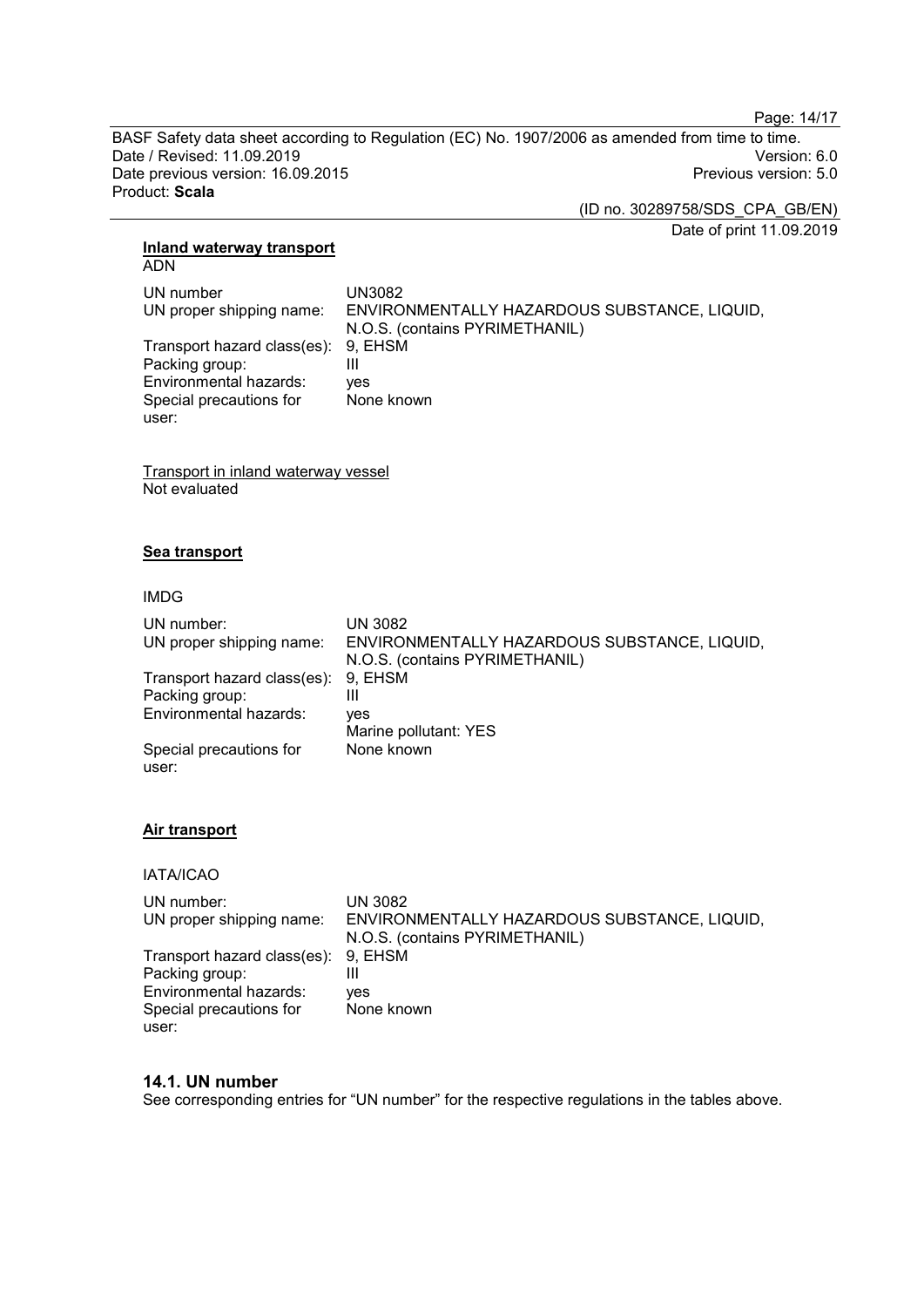Page: 15/17

BASF Safety data sheet according to Regulation (EC) No. 1907/2006 as amended from time to time. Date / Revised: 11.09.2019 Version: 6.0 Date previous version: 16.09.2015 Product: **Scala**

> (ID no. 30289758/SDS\_CPA\_GB/EN) Date of print 11.09.2019

# **14.2. UN proper shipping name**

See corresponding entries for "UN proper shipping name" for the respective regulations in the tables above.

# **14.3. Transport hazard class(es)**

See corresponding entries for "Transport hazard class(es)" for the respective regulations in the tables above.

# **14.4. Packing group**

See corresponding entries for "Packing group" for the respective regulations in the tables above.

# **14.5. Environmental hazards**

See corresponding entries for "Environmental hazards" for the respective regulations in the tables above.

# **14.6. Special precautions for user**

See corresponding entries for "Special precautions for user" for the respective regulations in the tables above.

# **14.7. Transport in bulk according to Annex II of MARPOL and the IBC Code**

| Regulation:         | Not evaluated |
|---------------------|---------------|
| Shipment approved:  | Not evaluated |
| Pollution name:     | Not evaluated |
| Pollution category: | Not evaluated |
| Ship Type:          | Not evaluated |

### **Further information**

This product is subject to the most recent edition of "The Carriage of Dangerous Goods and Use of Transportable Pressure Equipment Regulations" and their amendments (United Kingdom).

# **SECTION 15: Regulatory Information**

# **15.1. Safety, health and environmental regulations/legislation specific for the substance or mixture**

Prohibitions, Restrictions and Authorizations

Annex XVII of Regulation (EC) No 1907/2006: Number on List: 3

This product is classified under the European CLP Regulation.

The data should be considered when making any assessment under the Control of Substances Hazardous to Health Regulations (COSHH), and related guidance, for example, 'COSHH Essentials' (United Kingdom).

This product may be subject to the Control of Major Accident Hazards Regulations (COMAH), and amendments if specific threshold tonnages are exceeded (United Kingdom).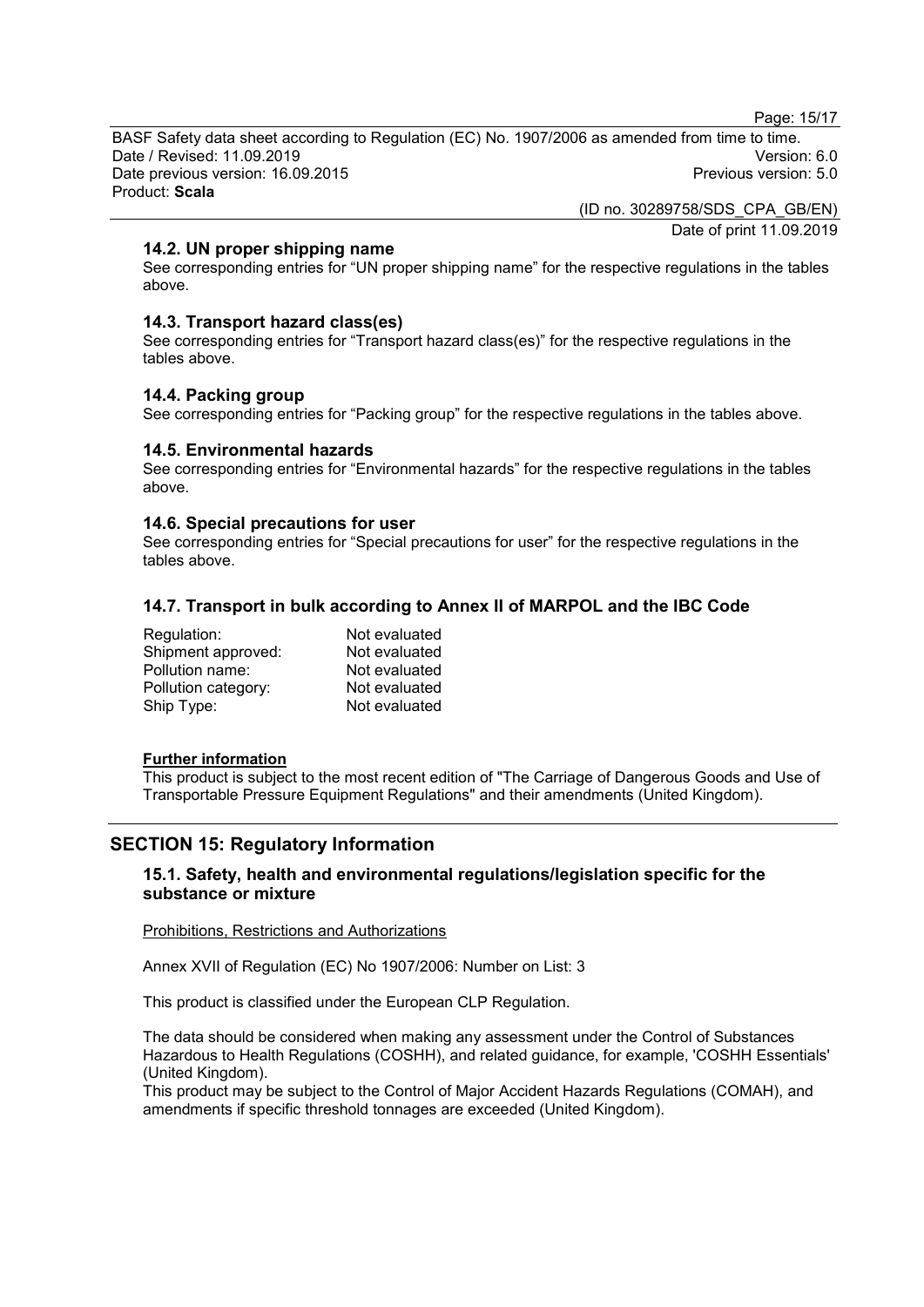Page: 16/17

BASF Safety data sheet according to Regulation (EC) No. 1907/2006 as amended from time to time. Date / Revised: 11.09.2019 Version: 6.0 Date previous version: 16.09.2015 Product: **Scala**

> (ID no. 30289758/SDS\_CPA\_GB/EN) Date of print 11.09.2019

# **15.2. Chemical Safety Assessment**

Advice on product handling can be found in sections 7 and 8 of this safety data sheet.

# **SECTION 16: Other Information**

For proper and safe use of this product, please refer to the approval conditions laid down on the product label.

| Full text of the classifications, including the hazard classes and the hazard statements, if mentioned |  |  |  |  |
|--------------------------------------------------------------------------------------------------------|--|--|--|--|
| in section 2 or 3:                                                                                     |  |  |  |  |

| Aquatic Chronic   | Hazardous to the aquatic environment - chronic                      |
|-------------------|---------------------------------------------------------------------|
| Eye Dam./Irrit.   | Serious eye damage/eye irritation                                   |
| STOT SE           | Specific target organ toxicity - single exposure                    |
| Acute Tox.        | Acute toxicity                                                      |
| Skin Corr./Irrit. | Skin corrosion/irritation                                           |
| Skin Sens.        | Skin sensitization                                                  |
| Aquatic Acute     | Hazardous to the aquatic environment - acute                        |
| H411              | Toxic to aquatic life with long lasting effects.                    |
| EUH401            | To avoid risks to human health and the environment, comply with the |
|                   | instructions for use.                                               |
| H319              | Causes serious eye irritation.                                      |
| H335              | May cause respiratory irritation.                                   |
| H318              | Causes serious eye damage.                                          |
| H315              | Causes skin irritation.                                             |
| H302              | Harmful if swallowed.                                               |
| H317              | May cause an allergic skin reaction.                                |
| H400              | Very toxic to aquatic life.                                         |

#### Abbreviations

ADR = The European Agreement concerning the International Carriage of Dangerous Goods by Road. ADN = The European Agreement concerning the International Carriage of Dangerous Goods by Inland waterways. ATE = Acute Toxicity Estimates. CAO = Cargo Aircraft Only. CAS = Chemical Abstract Service. CLP = Classification, Labelling and Packaging of substances and mixtures. DIN = German national organization for standardization. DNEL = Derived No Effect Level. EC50 = Effective concentration median for 50% of the population. EC = European Community. EN = European Standards. IARC = International Agency for Research on Cancer. IATA = International Air Transport Association. IBC-Code = Intermediate Bulk Container code. IMDG = International Maritime Dangerous Goods Code. ISO = International Organization for Standardization. STE = Short Time Exposure. LC50 = Lethal concentration median for 50% of the population. LD50 = Lethal dose median for 50% of the population. TLV = Threshold Limit Value. MARPOL = The International Convention for the Prevention of Pollution from Ships. NEN = Dutch Norm. NOEC = No Observed Effect Concentration. OEL = Occupational Exposure Limit. OECD = Organization for Economic Cooperation and Development. PBT = Persistent, Bioaccumulative and Toxic. PNEC = Predicted No Effect Level. PPM = Parts per million. RID = The European Agreement concerning the International Carriage of Dangerous Goods by Rail. TWA = Time Weight Average. UN-number = UN number at transport. vPvB = very Persistent and very Bioaccumulative.